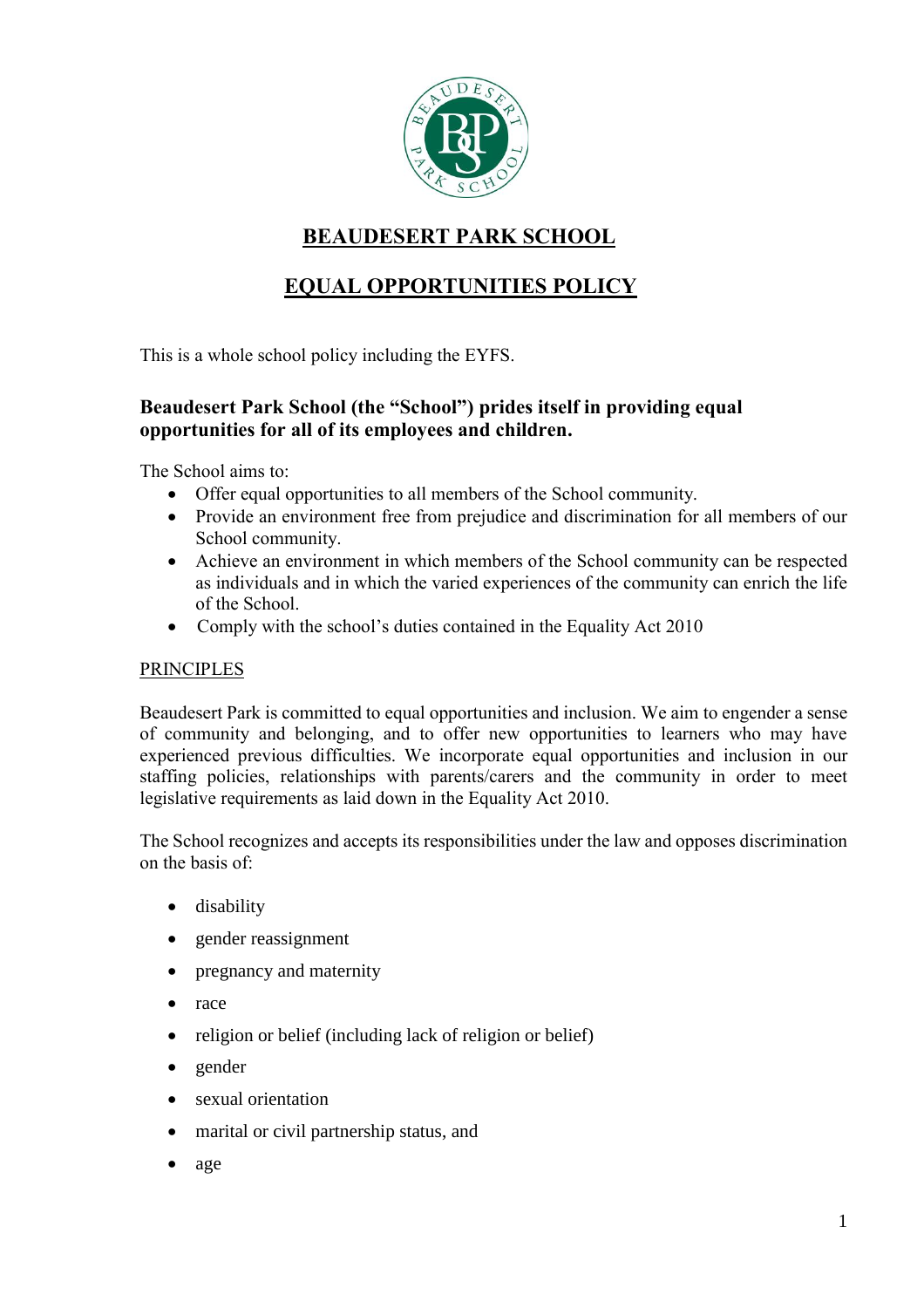These can be called the Protected Characteristics.

The School also opposes all bullying and unlawful discrimination on the basis that a person has a special educational need (SEN) or learning difficulty, or because English is an additional language.

Equal opportunities are the responsibility of the whole school community and must be reflected throughout the organisation of the School and be addressed in the taught and hidden curriculum. The School ensures that staff expectations are the same for all pupils

The school will not discriminate because of the sex, race, disability, religion or belief, sexual orientation or gender reassignment of another person with whom the pupil is associated.

All staff, governors, parents/guardians and pupils regardless of race, disability, gender and any of the aforementioned protective characteristics are welcome and will be encouraged to participate in the life of the School.

All members of the school community are expected to comply with this policy.

# FORMS OF DISCRIMINATION

**Direct discrimination:** Direct discrimination occurs when a person is treated less favourably than another person because of a protected characteristic as set out above. For example, rejecting an applicant of one race because it is considered they would not "fit in" on the grounds of their race would be direct discrimination.

Direct discrimination also occurs when a person is treated less favourably because of their association with another person who has a protected characteristic (other than pregnancy or maternity). For example, if a pupil is harassed or victimised because a sibling is disabled, this would be direct discrimination against that pupil.

**Indirect discrimination:** Indirect discrimination occurs where an individual is subject to an unjustified provision, criterion or practice which puts them at a particular disadvantage because of, for example, their sex or race. For example, a minimum height requirement would be likely to eliminate proportionately more women than men. If these criteria cannot be objectively justified for a reason unconnected with gender, they would be indirectly discriminatory on the grounds of gender.

**Discrimination arising from disability:** Discrimination arising from disability occurs when a disabled person is treated unfavourably because of something connected with their disability and the treatment cannot be justified. For example, where a pupil with cerebral palsy who is a wheelchair user is told they will unable to attend a school trip because there is no wheelchair access available and other options are not investigated

# ACTIONS

Statements of equality dimensions and opportunity will be printed in all relevant School documentation e.g. School prospectus, policies and in the Staff Handbook. All policies can be made available in large print or other accessible format if required.

Governors, staff and pupils are made aware of the relevant aspects of equal opportunities to ensure they are able to actively support this policy.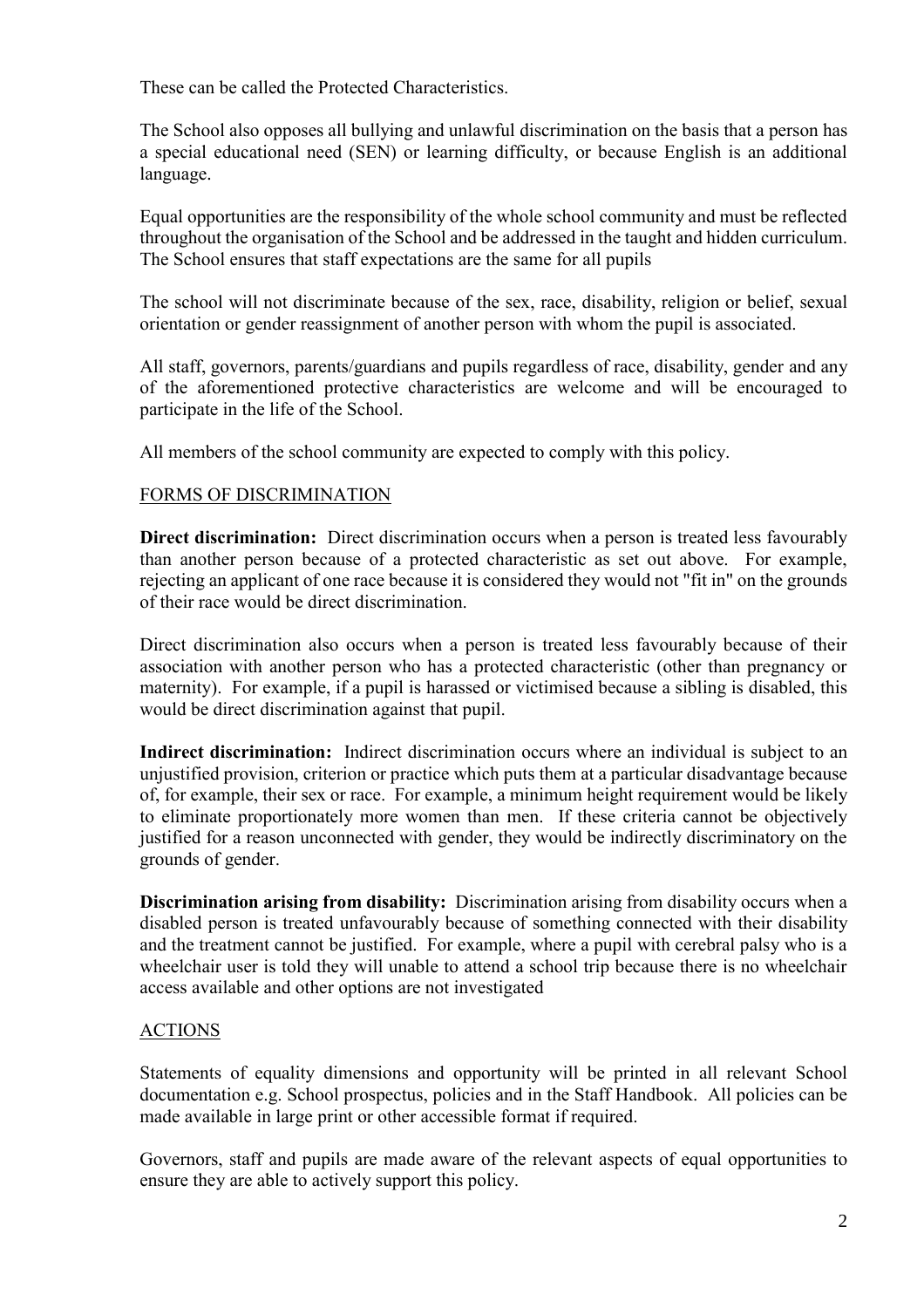Parents and pupils receive information detailing the School's rules identifying expectations of behaviour in our code of conduct and behaviour policy. These are published on the school website and in pupils' prep diaries.

The School will make all reasonable effort to ensure that meetings are accessible and convenient for all and take into account particular needs and requirements, e.g. physical access, child care and interpreter support.

The School will include in its annual report information concerning the arrangements made for the admission of disabled pupils; the steps taken to prevent disabled pupils from being treated less favourably than other pupils; the facilities provided to assist access to the school by disabled pupils. The School buildings have been inspected for access and the plans have been accepted by the governing body. Progress in this area is documented in the School's Accessibility Plan.

What follows are the different areas in which the School will pay particular attention to ensuring that there is equal opportunity for all.

## EQUAL OPPORTUNITIES - MULTI-CULTURAL

It is our School policy:

- To incorporate a balanced view of the world through a multi-cultural approach.
- To recognise that our pupils are world citizens who will meet a wide variety of cultures throughout their lives.

## EQUAL OPPORTUNITIES - GENDER

It is our School policy:

- To seek to promote non-sexist attitudes in both children and staff.
- To allow children equal access to opportunities which will equip them for adult life and to achieve challenging expectations.
- To work towards the eradication of sexual stereotyping.

In order to work towards the eradication of such differences we will ask ourselves the following types of questions when evaluating our practice.

- 1) Are all children able to try out new roles in play and learning activities?
- 2) Are all classroom tasks shared equally between girls and boys?
- 3) Do all children get an equal chance to use equipment and resources?
- 4) Do all our displays and teaching aids present a non-sexist attitude?
- 5) Are our responses to bad behaviour the same to both boys and girls?
- 6) Are men and women from other cultures presented to children in a non-stereotypical way?
- 7) Do all children have equal access to playground space and other play facilities?

# EQUAL OPPORTUNITIES - RACE

It is our School policy:

- 1) That no child or adult should be treated in any way differently, or in a derogatory manner, because of their race.
- 2) To challenge racism in the context of a caring school community.

In order to fulfil the above, the following types of behaviour will not be tolerated:

- 1) Provocative behaviour, i.e. wearing of any racist badges or insignia.
- 2) The use of verbal abuse or name calling of a racist nature.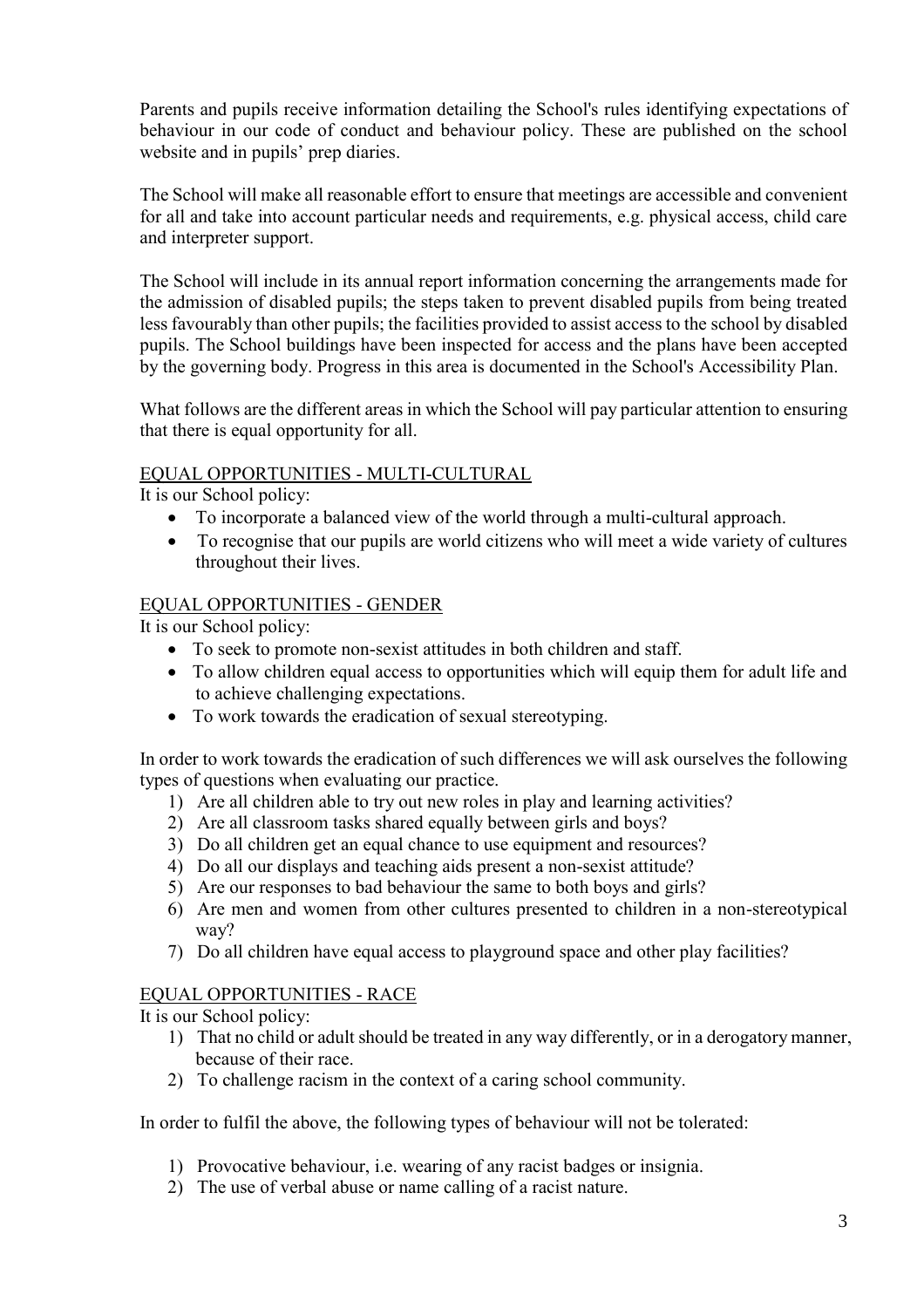- 3) The encouragement of others to behave in a racist manner.
- 4) The ridiculing of an individual for cultural differences.
- 5) The telling of racist jokes or stories.
- 6) The exclusion of others because of their culture, ethnicity or race.

#### EQUAL OPPORTUNITIES - ABILITY AND SPECIAL EDUCATIONAL NEEDS It is our School policy:

- To recognise good effort and attitudes regardless of academic achievement.
- To allow all children access to equipment, resources and teacher time regardless of their academic achievements.
- To value all efforts and achievements of children in all areas of the curriculum.

We believe that educational inclusion is about equal opportunities for all learners, including those identified as having special educational needs. All children have a common entitlement to a broad and balanced academic and social curriculum, which is accessible to them, and to be fully included in all aspects of school life. Beaudesert Park sees the inclusion of children identified as having special educational needs as an equal opportunities issue.

This does not mean that we will treat all learners in the same way, but that we will respond to learners in ways which take account of their varied life experiences and needs.

We recognise that pupils learn at different rates and that there are many factors affecting achievement, including ability, emotional state, age and maturity. We believe that many pupils, at some time in their school career, may experience difficulties which affect their learning, and we recognise that these may be long or short term.

At Beaudesert Park we aim to identify these needs as they arise and provide teaching and learning contexts which enable every child to achieve to his or her full potential.

We pay particular attention to the provision for and the achievement of different groups of learners. Every child has an entitlement to a positive, helpful learning environment, with carefully planned work which matches individual needs, in order that they may reach their potential. This will be through differentiated planning by class teachers, Learning Support teachers, and support staff as appropriate. Within each class, teaching and learning styles and organisation will be flexible to ensure effective learning. Grouping to support children identified with additional needs will be part of this process. Those pupils recorded as having Learning Support will have a specific Individual Education Plan drawn up. This document forms an individual record for the child and contains information about school based observation and assessment, a summary of the child's additional needs and action taken to meet them, including any advice sought from outside agencies. Pupils who are withdrawn for individual or small group lessons do not lose access to the core curriculum. These lessons are organized on a rotational basis to ensure this.

# EQUAL OPPORTUNITIES - PHYSICAL DISABILITY

It is our School policy that:

- Children should not be treated unfavourably due to their individual physical disabilities and needs.
- Provision should be made for the individual special needs of any disabled children within our school community.
- A physically disabled child has a right to take part in all activities within the school environment and we will ensure that all reasonable adjustments are made to enable them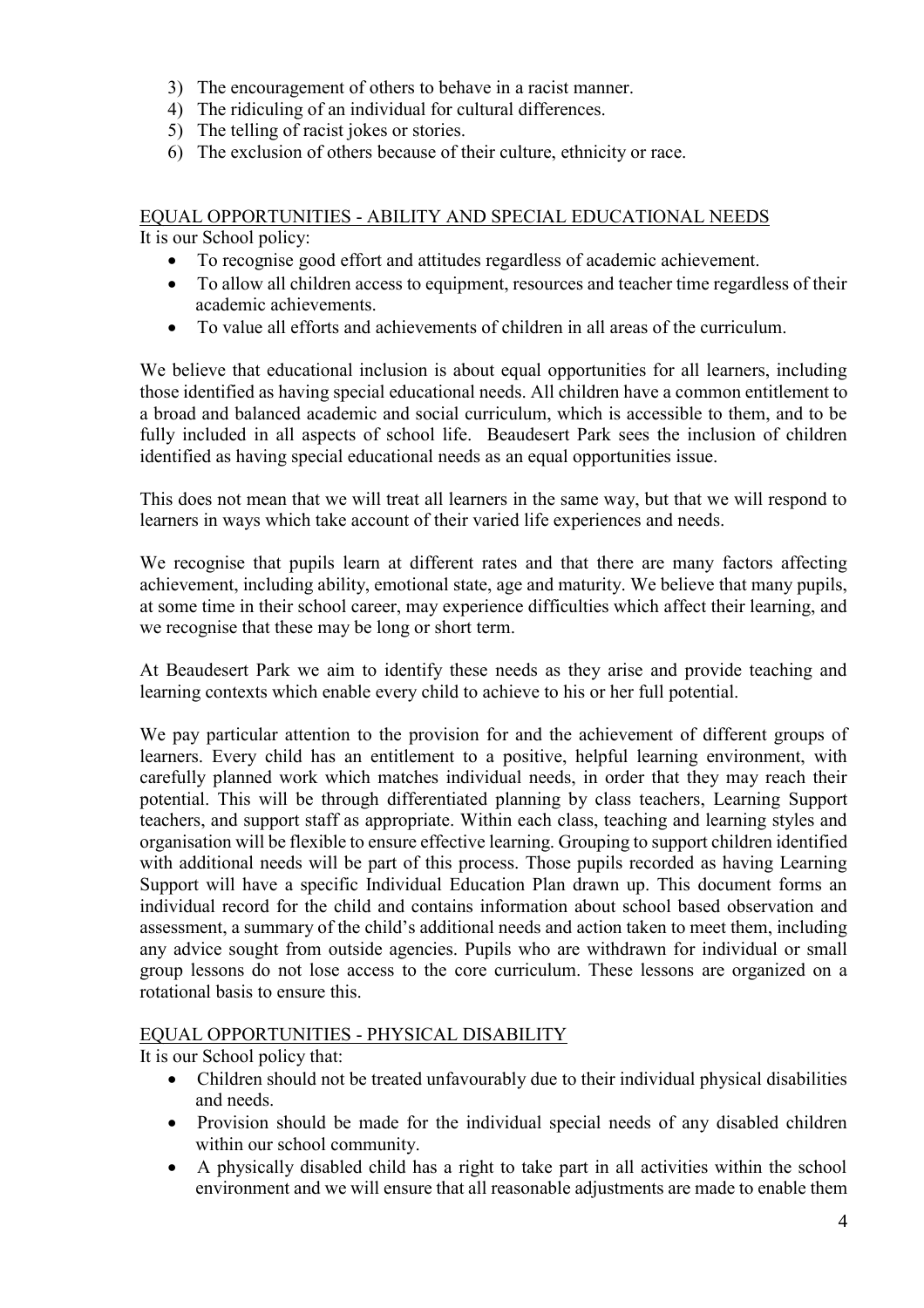to do this.

A disability is a physical or mental impairment which has a "*substantial and long term adverse effect*" on a person's ability to carry out normal day-to-day activity (Equality Act 2010).

The School has an ongoing duty to make 'reasonable adjustments' for pupils with disabilities and special educational needs to ensure that such pupils are not placed at a substantial disadvantage in comparison with other pupils.

In accordance with the School's terms and conditions, parents of pupils must notify the Head in writing if they are aware or suspect that the pupil (or prospective pupil) has a disability or if they (either parent), the pupil (or prospective pupil), or any close relations have at any time had, or has a learning difficulty. The registration form enables prospective parents to give details of their child's disability when applying for a place at the School. Parents must provide copies of all written reports and other relevant information upon request. Providing the School with such information will enable the School to support the pupil as much as possible. Confidential information will be kept in compliance with GDPR regulations.

# ADMISSIONS

Applications for a place at the School will be considered on the basis that reasonable adjustments (see definition above) have been made by the School in order to cater for the child's special educational needs and/or disability. The School will not offer a place if, after reasonable adjustments have been made, the School will not be able to provide adequately for the pupil's physical and educational needs. The School shall inform the parents of their decision and give details of the reasonable adjustments they are going to make or give reasons why an offer of a place has not been made.

Where the School becomes aware of a disability or special educational need of an existing pupil, the School will do all that is reasonable to assist the pupil whilst at the School, which may include making reasonable adjustments. If in the professional judgement of the Head, and after consultation with the parents and the pupil (where appropriate), the School cannot provide adequately for the pupil's physical and educational needs after all reasonable adjustments have been made, parents will be asked to withdraw the pupil, without being charged fees in lieu of notice and with the acceptance deposit returned. The School will do what is reasonable to help parents to find an alternative placement, which will provide their child with the necessary environment and level of teaching and support.

#### MANAGING EQUALITY IN PRACTICE

- 1. Admission The School follows its Admissions Policy and accepts applications from, and admits pupils irrespective of their gender, gender reassignment, race, disability, sexual orientation, pregnancy or maternity, religion or belief or special educational needs and will not discriminate on these grounds in the terms on which a place is offered.
- 2. Registration Pupils' names will be accurately recorded and correctly pronounced. Pupils will be encouraged to accept and respect names from other cultures.
- 3. Discrimination All forms of discrimination by any person within the School's responsibility will be treated seriously as such behaviour is unacceptable. Racist symbols, badges and insignia on clothing and equipment are forbidden in School. Staff should be aware of possible cultural assumptions and bias within their own attitudes. In all staff appointments the best candidate will be appointed based on strict professional criteria. Parents should be aware of the School's commitment to equal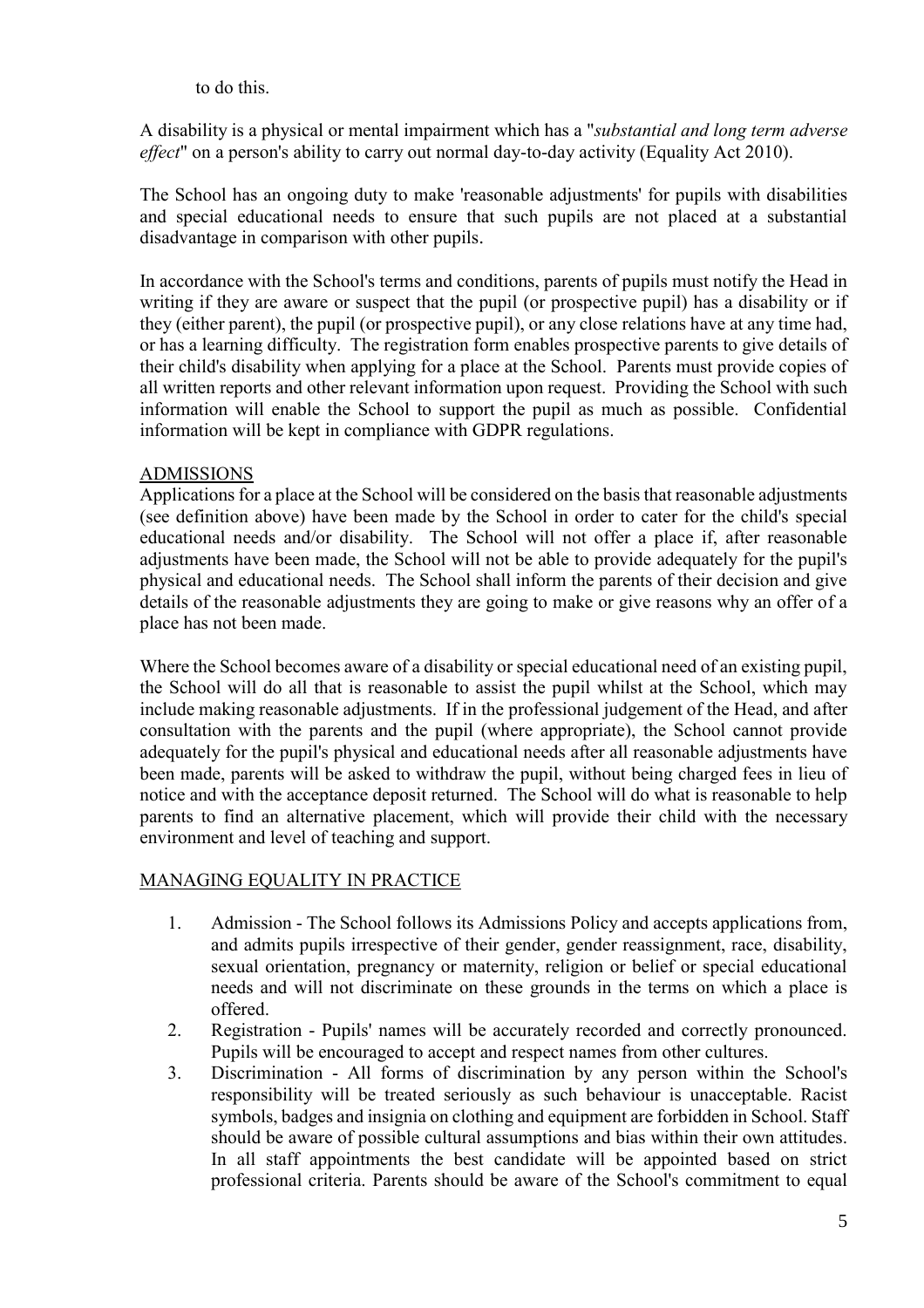opportunities. Incidents will be recorded (see below).

- 4. Language The School views linguistic diversity positively. Pupils and staff must feel that their natural language is valued. Pupils with English as an additional language will receive additional learning support if necessary. The School will consult with the pupil and the parents as appropriate.
- 5. Resources will provide for all pupils according to their needs. Current resources and new acquisitions will be monitored by Heads of Departments to ensure the promotion of a positive image regarding race, gender and special need. The library resources are regularly reviewed to ensure they include books that reflect the range of special educational needs issues and come from a disability equality perspective.
- 6. The PSHCE curriculum will help to promote a positive image of all members of society, with particular reference to race, religious belief, gender, physical ability and special educational needs.
- 7. Displays reflect a positive image of race, religious belief, gender, physical ability/disability and special educational needs. All children are given the opportunity to contribute to displays throughout the School and their contributions are valued.
- 8. The Schools monitoring and evaluating system for regularly observing, assessing and recording the progress of children is used to identify children who are not progressing satisfactorily and who may have additional needs. Whole school monitoring and evaluation procedures will include sampling of work and observations.

## REPORTING AND RECORDING INCIDENTS OF DISCRIMINATION

If you believe that you have received less favourable treatment on any of the unlawful grounds listed above, or if you feel that this policy has been breached in any way to your detriment, are encouraged to raise the matter through the School's formal Complaints Procedure or Grievance Procedure. Allegations regarding potential breaches of this policy will be treated in confidence and investigated in accordance with the complaints procedure.

If you would like to report a breach of this policy that does not constitute a complaint, please contact the Finance Director.

We will treat seriously and urgently every complaint and report. Disciplinary action may be taken against any member of the School community who is found to have acted in contravention of this policy.

All reported breaches of this policy will be recorded and this record will be reviewed annually by the Finance Director.

#### MONITORING OF THE POLICY

Equality of opportunity permeates the whole curriculum and will be reviewed regularly. We recognise it is all too easy for the structure of institutions to result in 'inequality by default'. We therefore commit ourselves to take positive steps to examine our policies and practice and to change them where necessary.

The effectiveness of the above policy and our practice will therefore be evaluated annually.

## H Bradley **Assistant Head Academic**

Reviewed October 2021